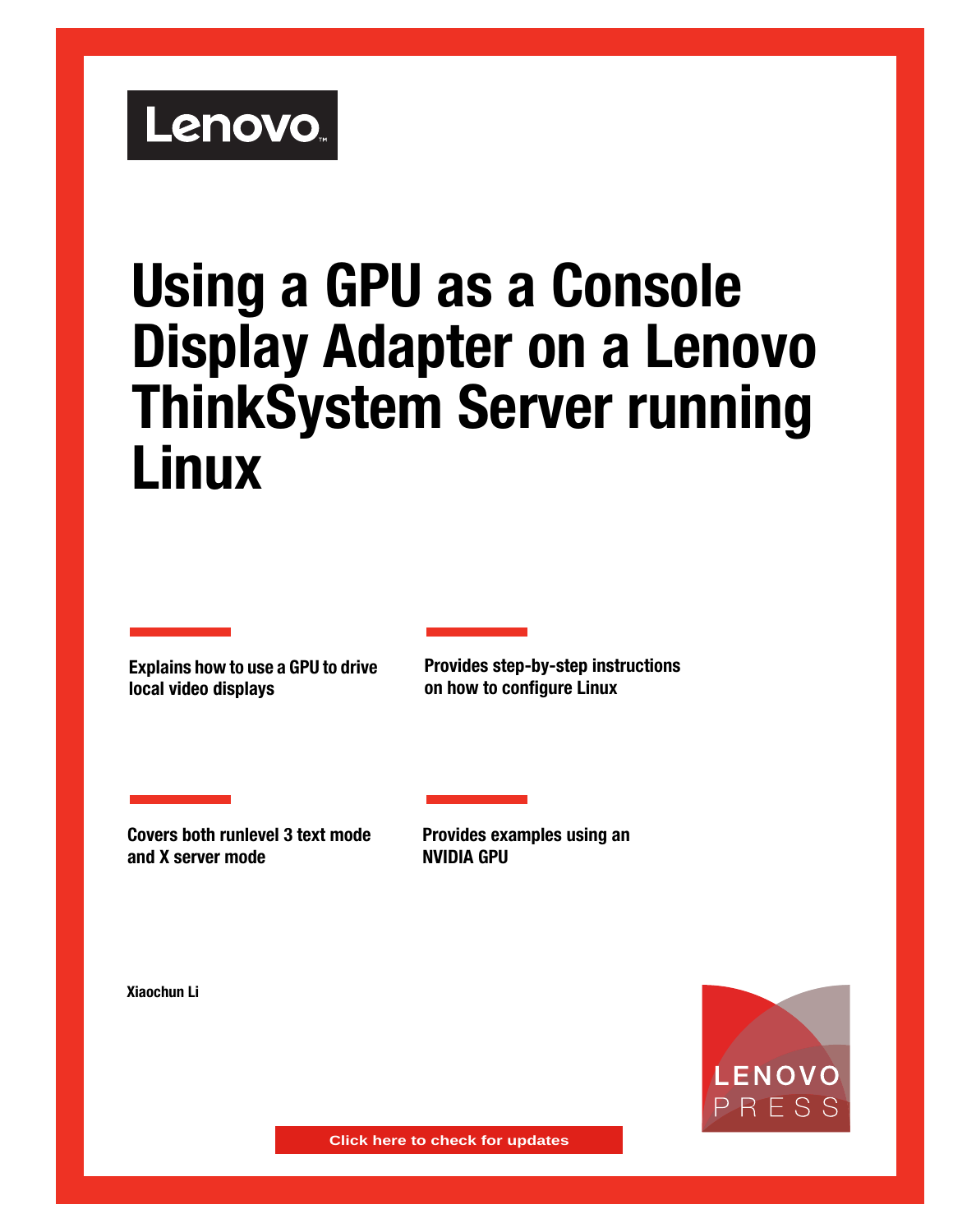## **Abstract**

All Lenovo® ThinkSystem™ servers have an onboard video adapter to drive the video display attached to the server's VGA port. Many ThinkSystem servers also support a Graphics Processing Unit (GPU), and some of these GPUs offer additional video ports (typically DisplayPort or HDMI).

GPUs on servers are typically used to offload tasks off the server CPU, including AI, VDI, and rendering tasks. Customers may want to also use the GPU to drive one or more monitors locally attached to the server, however, most Linux Server OS releases do not easily enable such local display support.

This paper provides guidance on enabling GPUs for use with local displays. The paper is for Linux administrators wishing to use a GPU installed in a ThinkSystem server to drive one or more local video monitors.

At Lenovo Press, we bring together experts to produce technical publications around topics of importance to you, providing information and best practices for using Lenovo products and solutions to solve IT challenges.

See a list of our most recent publications at the Lenovo Press web site:

#### <http://lenovopress.com>

**Do you have the latest version?** We update our papers from time to time, so check whether you have the latest version of this document by clicking the **Check for Updates** button on the front page of the PDF. Pressing this button will take you to a web page that will tell you if you are reading the latest version of the document and give you a link to the latest if needed. While you're there, you can also sign up to get notified via email whenever we make an update.

## **Contents**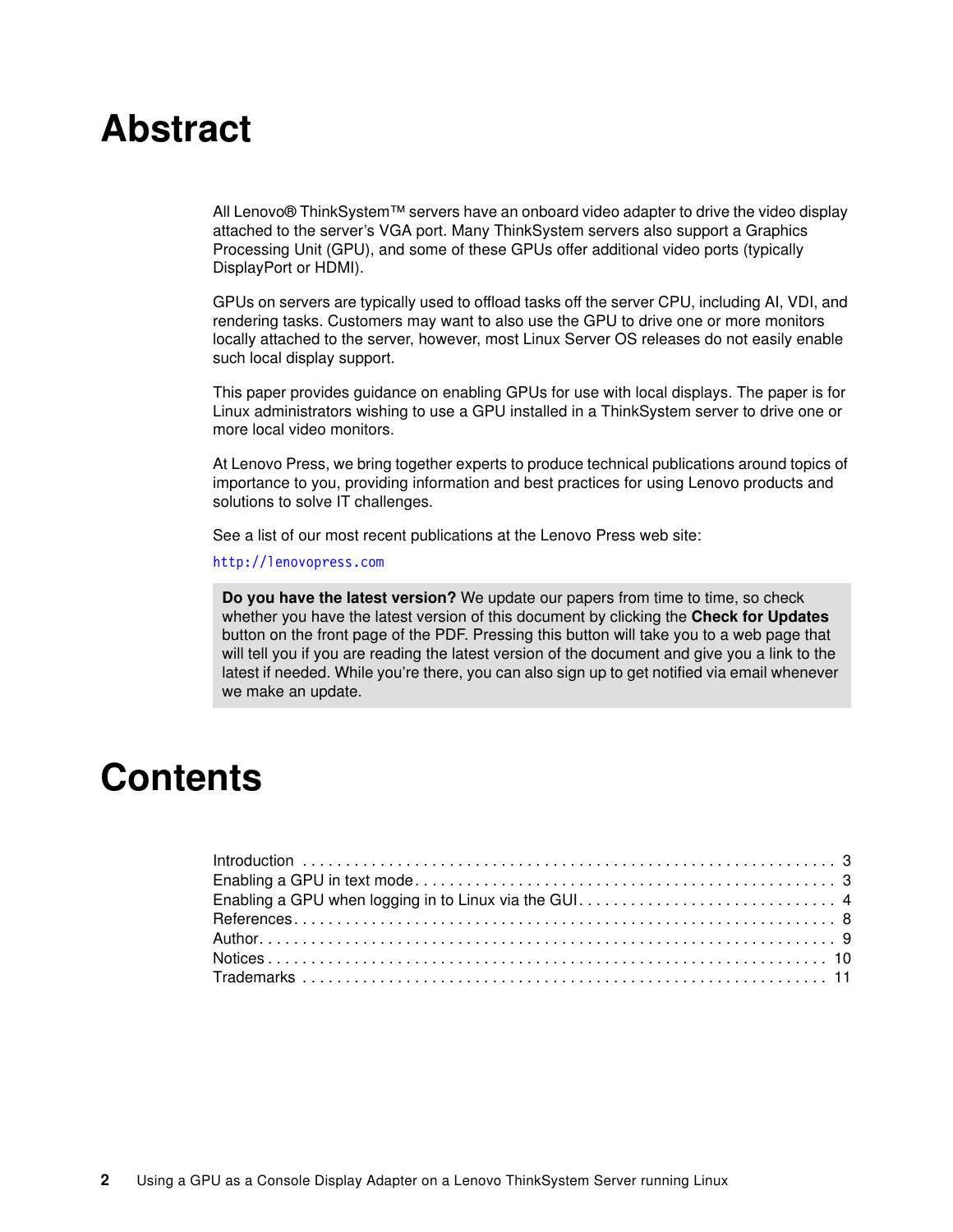## <span id="page-2-0"></span>**Introduction**

The local console of Linux server operating systems can run in text mode, where the server is run on runlevel 3, or in graphical mode, where X server is used to provide graphical services to the local display.

Our testing environment was based on the following servers:

- -ThinkSystem ST550 with the NVIDIA P2000 GPU
- -ThinkSystem SR630 with the NVIDIA P2000 GPU
- -ThinkSystem SR650 with the NVIDIA P620 GPU

We eveluated various versions of Red Hat Enterprise Linux installed on these servers, RHEL7.3, RHEL7.4, RHEL7.5, RHEL7.6, and RHEL7.7

## <span id="page-2-1"></span>**Enabling a GPU in text mode**

This section describes how to enable a NVIDIA GPU to operate in text mode in the Linux console. For graphics cards provided by other manufacturers, the steps may be slightly different.

Some open-source drivers included in the released server OS have defects. For example, the nouveau drivers have issues with RandR 1.3 libs. Therefore, it is advised that you use the proprietary driver offered by the graphics card manufacturer.

To install the proprietary driver based on RHEL7.x, perform the following steps:

1. Download the appropriate NVIDIA driver for your graphics controller from the GPU vendor web site:

<http://www.nvidia.com>

2. Run the following commands to install the proprietary driver of NVIDIA. The driver cannot be installed if the X server is running on the system, so ensure that the system is started in text mode (runlevel 3):

```
# init 3
```
# **sh nvidia\_filename.run**

Ensure that this driver is saved in the local disk of the target system. Installing from an external device, such as a flash drive, will cause known issues such as an installation failure.

3. Edit Grub 2 to blacklist the nouveau driver. Edit /etc/default/grub and add the following to the GRUB\_CMDLINE\_LINUX line:

rd.driver.blacklist=nouveau nouveau.modeset=0 fbcon=map:10

The kernel parameter configuration rd.driver.blacklist=nouveau nouveau.modeset=0 blacklists the nouveau driver module to disable it from getting loaded at boot from initramfs.

For the kernel parameter configuration fbcon=map:10, the value 10 is the correspondence between fb and tty, indicating which graphics card driver gets mapped to which console. Therefore, you can use hot keys such as Ctrl+Alt+F1 to switch the display console to the graphics card that we want to display under runlevel 3.

4. Rebuild the grub.cfg file by running one of the following commands:

Legacy BIOS: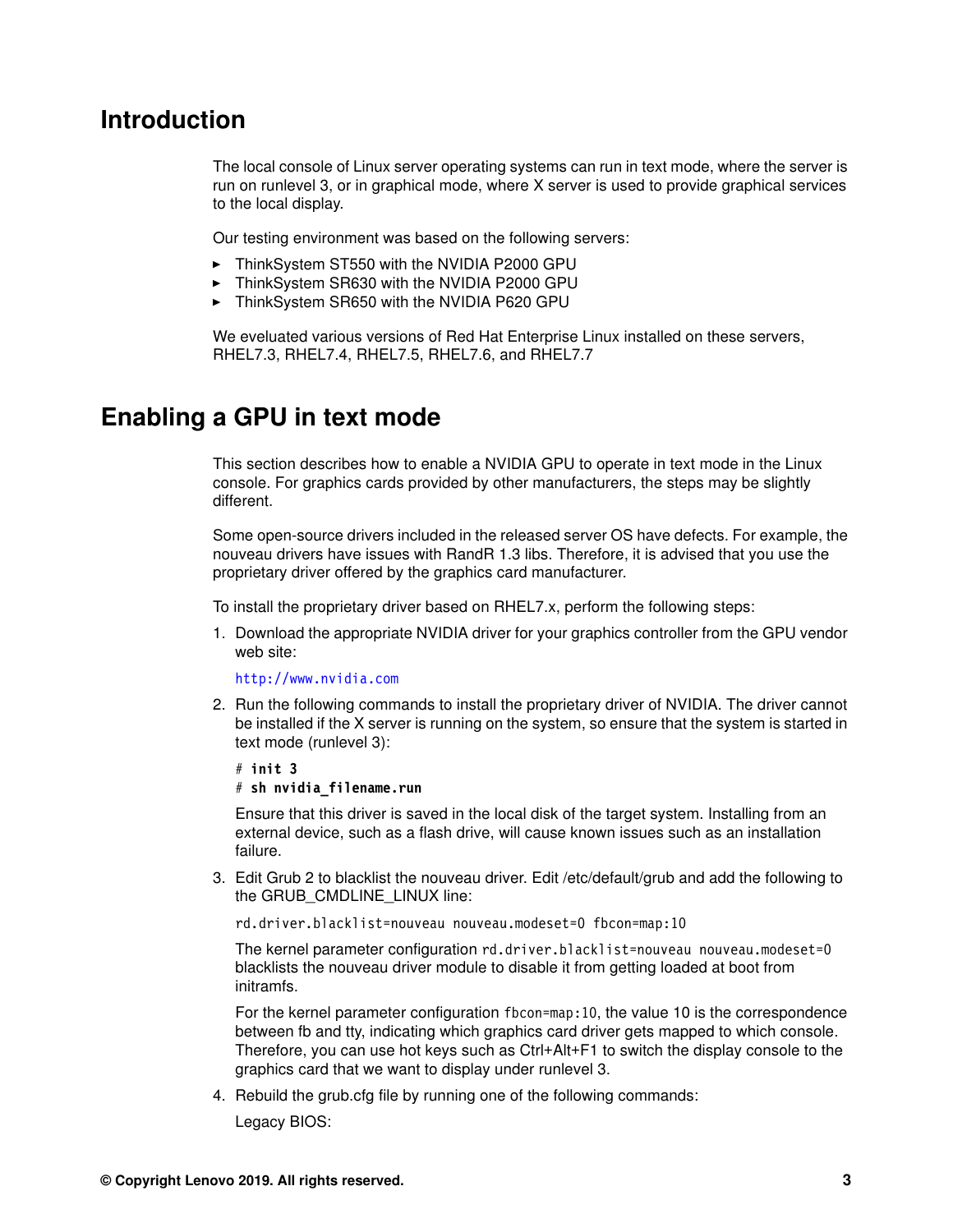```
# grub2-mkconfig -o /boot/grub2/grub.cfg
UEFI BIOS:
```

```
# grub2-mkconfig -o /boot/efi/EFI/redhat/grub.cfg
```
5. Edit the /etc/modprobe.d/blacklist.conf file and add the following line to it, so that this is added into initramfs at rebuild:

blacklist nouveau

6. Back up the current initramfs and build a new one as follows:

```
# mv /boot/initramfs-$(uname -r).img /boot/initramfs-$(uname -r)-nouveau.img
# dracut /boot/initramfs-$(uname -r).img $(uname -r)
```
7. Run the following command to set the default runlevel of the text mode in systemd:

```
# systemctl set-default multi-user.target
```
8. Restart the system.

The system should not load the nouveau module now at boot.

## <span id="page-3-0"></span>**Enabling a GPU when logging in to Linux via the GUI**

Most Linux OS releases will start the X server when using a GUI as the local display. The xorg.conf file provided by the X server is the configuration file for Xorg, and it needs to be modified for X server to work on a ThinkSystem GPU. This file supports various configuration parameters to configure the graphics cards, monitors, input devices, and the layout of the Xorg server on the server.

For further details about the xorg.conf file, run the following man command on the terminal:

#### **man xorg.conf**

All the following operations are performed based on RHEL7.x.

#### **Checking the graphics card information in the server**

The first step is determine the PCIe configuration of the GPU, as follows:

1. Obtain the bus IDs of available graphics cards using the **lspci** command, as follows:

```
[root@localhost ~]# lspci |grep -i vga
02:00.0 VGA compatible controller: Matrox Electronics Systems Ltd. MGA G200e [Pilot] 
ServerEngines (SEP1) (rev 42)
5b:00.0 VGA compatible controller: NVIDIA Corporation GP106GL [Quadro P2000] (rev a1)
[root@localhost ~]#
```
<span id="page-3-1"></span>*Figure 1 Finding the bus IDs*

In the output of the command, the numbers at the beginning of the entries indicate the bus IDs of the cards that are currently available on the machine. In our example, this is 30:00.0. The output is in hexidecimal.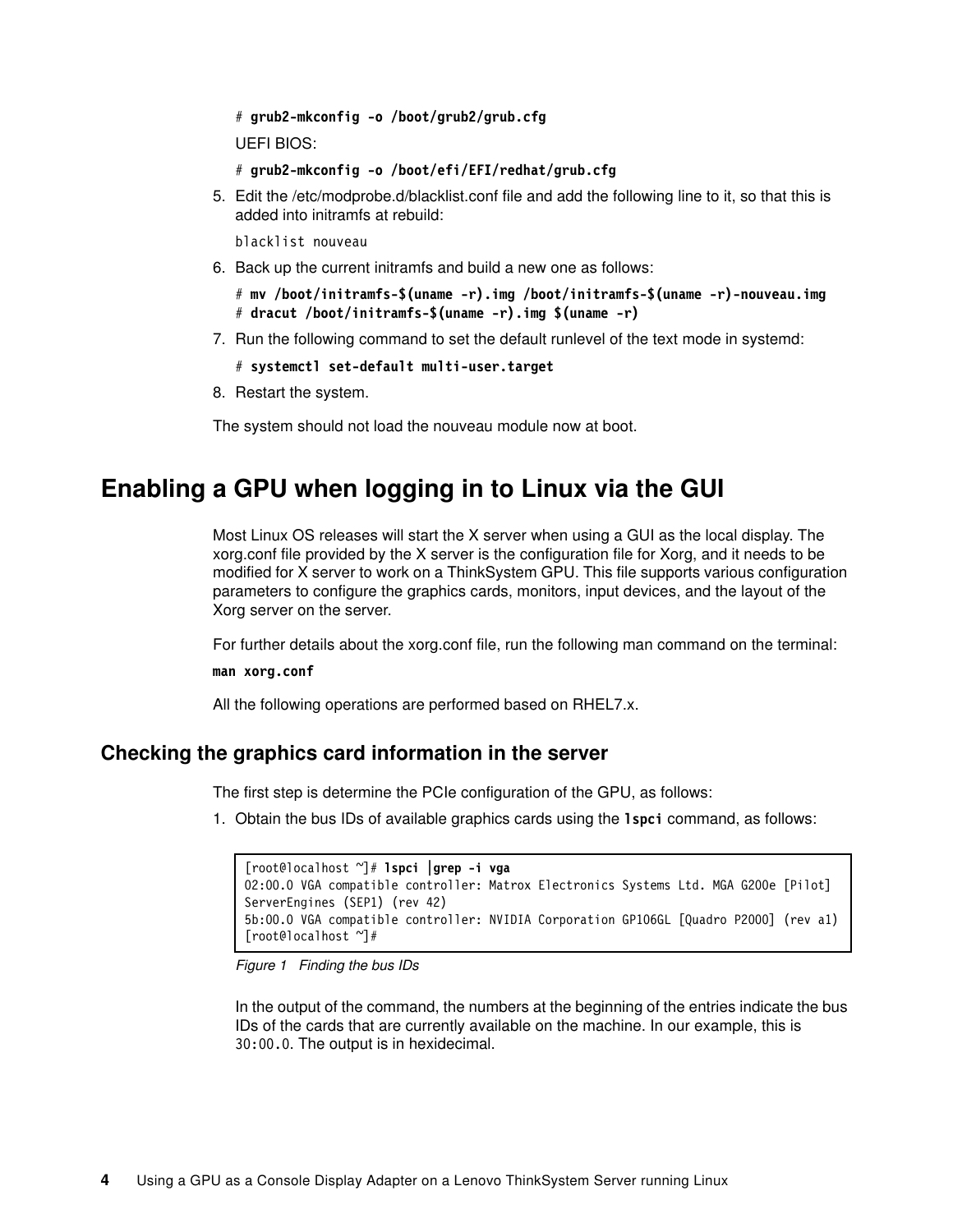2. Determine what kinds of driver a graphics card has been loaded with, using the following command.

```
[root@localhost ~]# lspci -vnn |grep -i VGA -A 20 
02:00.0 VGA compatible controller [0300]: Matrox Electronics Systems Ltd. MGA G200e 
[Pilot] ServerEngines (SEP1) [102b:0522] (rev 42) (prog-if 00 [VGA controller])
         Subsystem: Emulex Corporation Device [19a2:0101]
         Flags: bus master, fast devsel, latency 0, IRQ 16, NUMA node 0
         Memory at d8000000 (32-bit, non-prefetchable) [size=16M]
         Memory at d9a10000 (32-bit, non-prefetchable) [size=16K]
        Memory at d9000000 (32-bit, non-prefetchable) [size=8M]
         Expansion ROM at d9a00000 [disabled] [size=64K]
         Capabilities: [dc] Power Management version 2
         Capabilities: [54] MSI: Enable- Count=1/1 Maskable- 64bit-
         Kernel driver in use: mgag200
         Kernel modules: mgag200
--
5b:00.0 VGA compatible controller [0300]: NVIDIA Corporation GP106GL [Quadro P2000] 
[10de:1c30] (rev a1) (prog-if 00 [VGA controller])
        Subsystem: NVIDIA Corporation Device [10de:11b3]
         Physical Slot: 1
         Flags: bus master, fast devsel, latency 0, IRQ 143, NUMA node 0
         Memory at ec000000 (32-bit, non-prefetchable) [size=16M]
         Memory at 22fe0000000 (64-bit, prefetchable) [size=256M]
         Memory at 22ff0000000 (64-bit, prefetchable) [size=32M]
         I/O ports at b000 [size=128]
        Expansion ROM at ed000000 [disabled] [size=512K]
         Capabilities: [60] Power Management version 3
         Capabilities: [68] MSI: Enable- Count=1/1 Maskable- 64bit+
         Capabilities: [78] Express Legacy Endpoint, MSI 00
         Capabilities: [100] Virtual Channel
         Capabilities: [250] Latency Tolerance Reporting
         Capabilities: [128] Power Budgeting <?>
         Capabilities: [420] Advanced Error Reporting
         Capabilities: [600] Vendor Specific Information: ID=0001 Rev=1 Len=024 <?>
         Capabilities: [900] #19
         Kernel driver in use: nvidia
        Kernel modules: nouveau, nvidia drm, nvidia
```
<span id="page-4-0"></span>*Figure 2 Command to determine the type of driver*

Notes:

- ► For the add-in graphics card, if you have installed the NVIDIA proprietary driver instead of the open-source nouveau driver, the nouveau driver must be disabled.
- To disable the nouveau driver, add the kernel command-line parameter configuration: modprobe.blacklist=nouveau. Refer to the steps in ["Enabling a GPU in text mode" on](#page-2-1)  [page 3.](#page-2-1)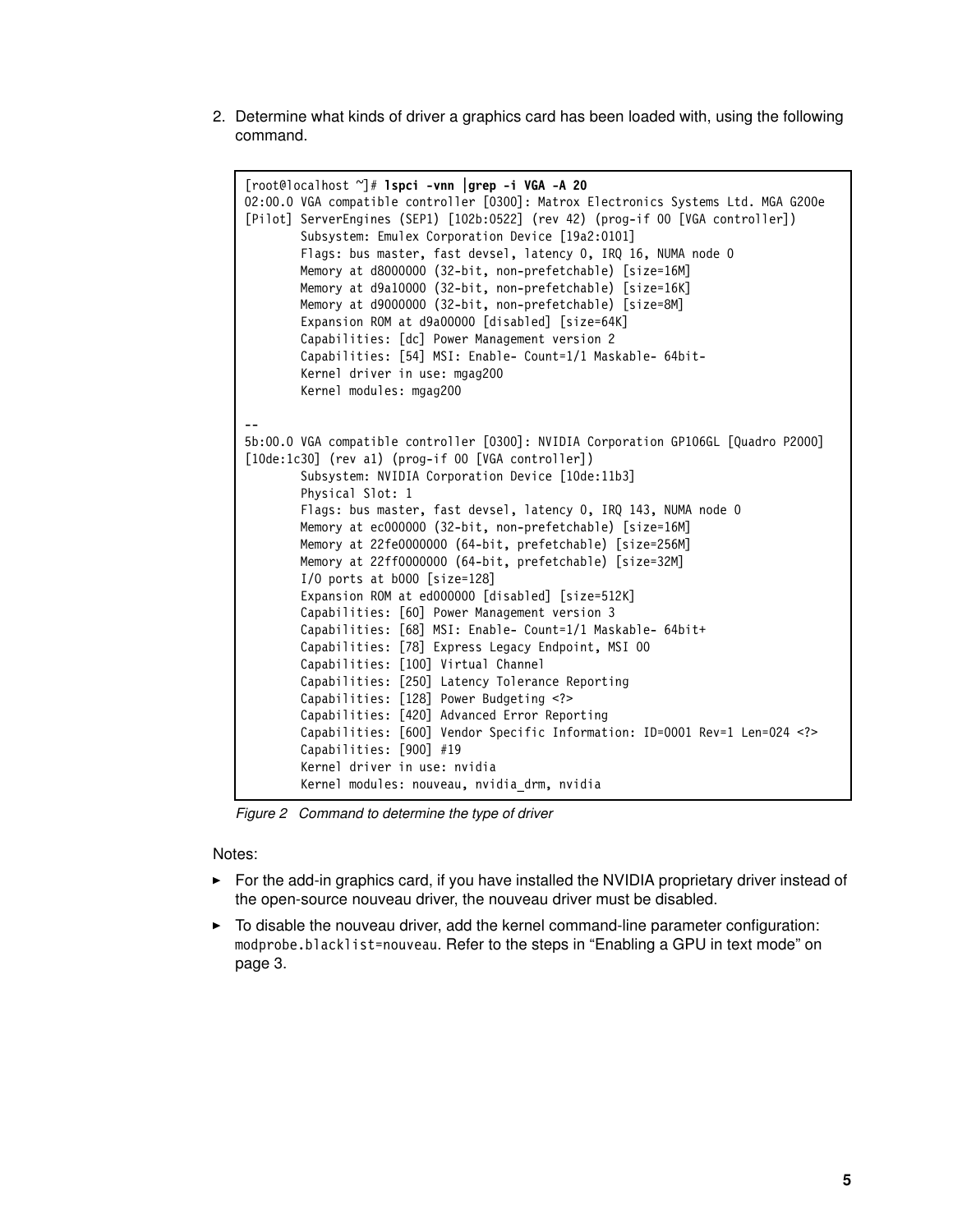### **2.2 Editing the Xorg configuration file**

The configuration file is located at /etc/X11/xorg.conf on the server. To edit it, you must be a root user. If the file does not exist, create one.

[Figure 3](#page-5-0) shows a complete xorg.conf file.

```
Section "Device"
    Identifier "card0"
 Driver "mgag200"
 BusID "PCI:02:00:00"
EndSection
Section "Device"
    Identifier "card1"
 Driver "nvidia"
 BusID "PCI:91:00:00"
EndSection
Section "Monitor"
    Identifier "monitor0"
EndSection
Section "Monitor"
     Identifier "monitor1"
EndSection
Section "Screen"
    Identifier "screen0"
     Device "card0"
     Monitor "monitor0"
EndSection
Section "Screen"
    Identifier "screen1"
     Device "card1"
     Monitor "monitor1"
EndSection
Section "ServerLayout"
    Identifier "default"
     Screen 0 "screen1"
EndSection
Section "ServerLayout"
    Identifier "default1"
     Screen 1 "screen0"
EndSection
```
<span id="page-5-0"></span>*Figure 3 xorg.conf file*

The terms used in the xorg.conf file are as follows:

- ► A Device is a graphics controller or GPU
- ► A Monitor is the phyical video display that is connected to the server
- ► A Screen is a logical representation of the Device and Monitor together
- ► A ServerLayout is a logical representation of the Screen, Monitor, and Device

Add or modify some of the entries in the xorg.conf file as follows:

1. Modify the file so that it contains two Device sections. We have two devices because there are two controllers as shown in [Figure 2 on page 5](#page-4-0).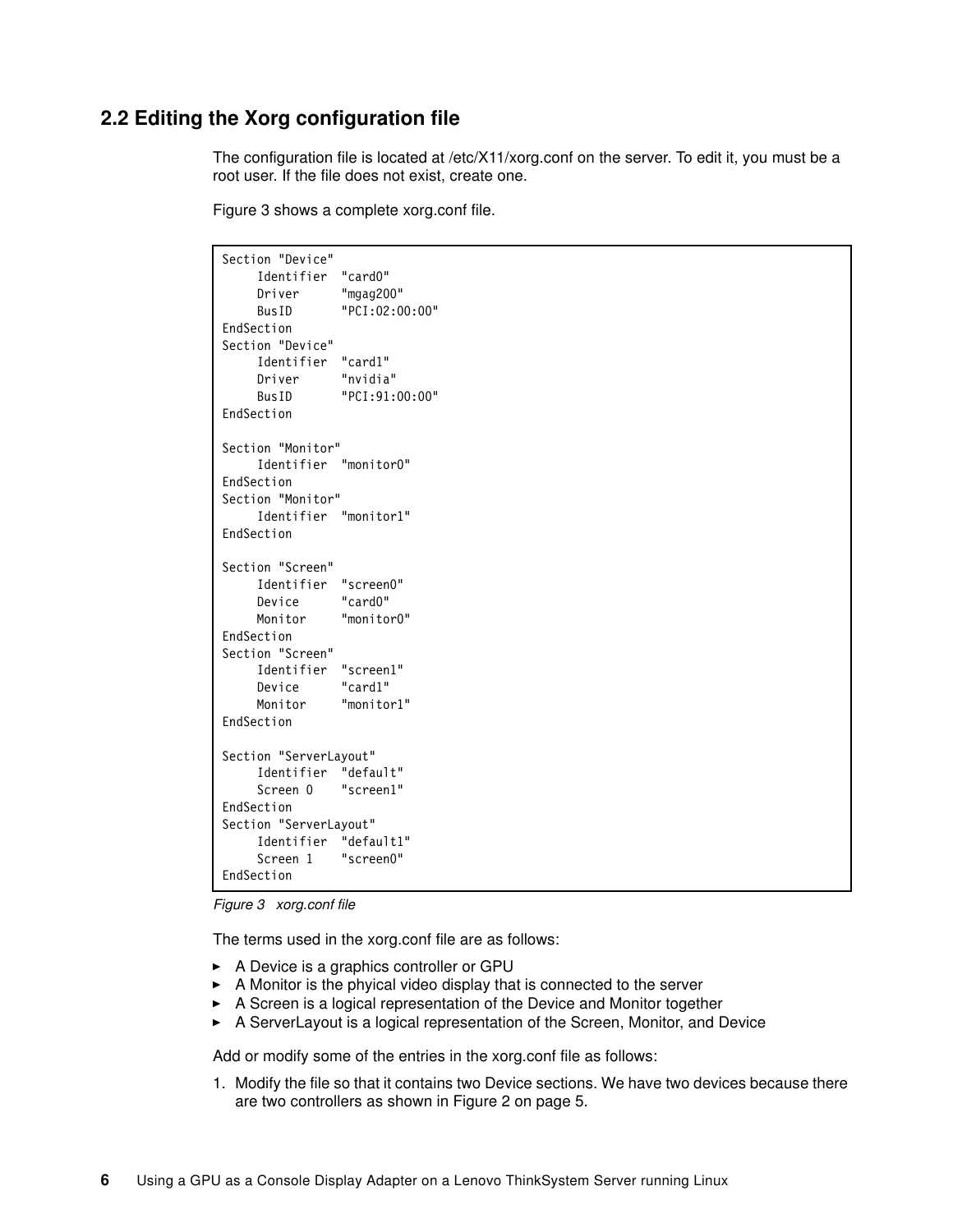- a. The Identifier entry specifies a unique name for the graphics device, which can be anything that will help you identify the device.
- b. The Driver entry specifies the name of the video driver to be used.
- c. The BusID entry specifies where the graphics card is located. A bus ID is in decimal format, instead of hexadecimal format.

**Note:** If you use the Bus ID from the lspci command as shown in [Figure 1 on](#page-3-1)  [page 4](#page-3-1), you will have to convert the Bus ID from hexidecimal to decimal.

**Note**: The Identifier and Driver entries in the Device section are mandatory. Other entries are either generic or device specific, and are optional. The Device sections are referenced in the Screen sections.

- 2. Create two Monitor sections. We are creating two monitors because we have two displays connected to the GPU. There can be more than two monitors, depending on what you have connected.
	- The Identifier entry specifies a unique name for the monitor, which can be anything that will help you identify the monitor.

**Note**: Only the Identifier entry is mandatory. Create such an entry for every monitor that you have connected.

3. Create two Screen sections. The number of screens should match the number of devices and the number of monitors.

The configuration file may contain multiple Screen sections, and there must be at least one entry for each screen that is used. A Screen is a logical representation of the combination of a graphics card and a display device. The Screen sections are referenced in the ServerLayout sections.

- a. The Identifier entry specifies a unique name for the screen.
- b. The Device entry specifies a graphics card name, which is represented by the Identifier entry in the corresponding Device section.
- c. The Monitor entry specifies a monitor name, which is represented by the Identifier entry in the corresponding Monitor section.

**Note**: Among these entries, only the Identifier and Device entries are mandatory. Other optional entries are not elaborated in this guide. For these entries not elaborated, their default values are used instead.

- 4. Create the last section that gathers the preceding sections, the ServerLayout section. A ServerLayout section is a logical representation of the Screen, Monitor, and Device sections, which form complete Xorg configuration. There can be multiple ServerLayout sections in the xorg.conf file, and there must be at least one Identifier entry and one Screen entry in each ServerLayout section.
	- a. The Identifier entry specifies a unique name for the ServerLayout.
	- b. The Screen 0 or Screen 1 entry specifies a screen name, which is represented by the Identifier entry in the corresponding Screen section.

**Note**: The display cannot be output to two graphics cards at the same time, so you can modify the Screen 0 entry of the ServerLayout section to determine the graphics card you want to choose. Some Add-in graphics cards could not display when you choose the Onboard card as the screen.

Once you have finished configuring the /etc/X11/xorg.conf file, save and exit, and then reboot the OS and press F1 to enter System Setup.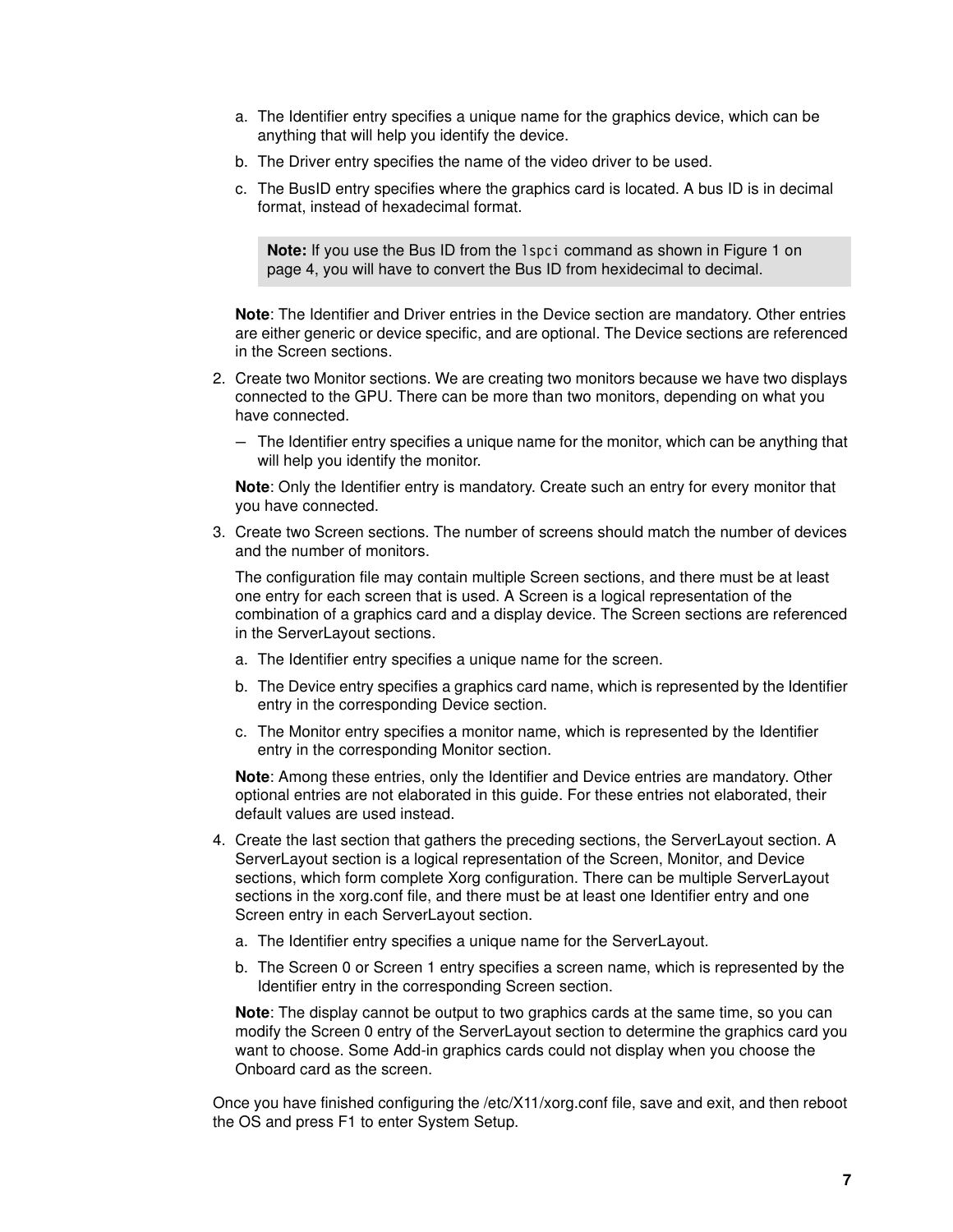### **2.3 Switching to the graphics card**

The steps to activate the GPU are as follows:

- 1. In System Setup (F1 at boot), enter the UEFI configuration for activating the Add-in graphics card. The default active video is Onboard Device.
- 2. From the BIOS setup menu path, select **System Settings** → **Devices and I/O ports** → **Active Video** to activate the Add-in graphics card as shown in [Figure 4 on page 8.](#page-7-1)

|                                                                                                                                                                                                                                                                                                                                                                                                            | Devices and I/O Ports                                                                                            |                                                                                                                                                                                                                                                                                                                                                                                                                                                                                                                                                                     |
|------------------------------------------------------------------------------------------------------------------------------------------------------------------------------------------------------------------------------------------------------------------------------------------------------------------------------------------------------------------------------------------------------------|------------------------------------------------------------------------------------------------------------------|---------------------------------------------------------------------------------------------------------------------------------------------------------------------------------------------------------------------------------------------------------------------------------------------------------------------------------------------------------------------------------------------------------------------------------------------------------------------------------------------------------------------------------------------------------------------|
| Onboard SATA Mode<br>Active Video<br>PCI 64-Bit Resource Allocation<br>MM Config Base<br>Intel® VT for Directed I/O (VT-d)<br>▶ Enable / Disable Onboard Device(s)<br>▶ Enable / Disable Adapter Option ROM Support<br>▶ Set Option ROM Execution Order<br>▶ PCIe Gen1/Gen2/Gen3 Speed Selection r<br>▶ Console Redirection Settings<br>$\blacktriangleright$ USB Configuration<br>▶ Intel® VMD technology | [AHCI]<br>[Add-in Device]<br>[Auto]<br>[3GB]<br>[Enable]<br>—— Active Video -<br>Onboard Device<br>Add–in Device | This setting only applies if<br>the server has an add-in video<br>adapter. When the option ROM<br>is set to Legacy for both<br>ophoard and add-in video<br>adapters, the Active Video<br>setting controls which single<br>adapter will display the<br>System Setup utility.<br>Regardless of this setting,<br>the system boot early video is<br>displayed at the onboard video<br>only, and the management<br>controller remote console<br>shows the onboard video only.<br>This setting does not affect<br>how the OS chooses to display<br>its graphical desktop. |
| T↓=Move Highlight                                                                                                                                                                                                                                                                                                                                                                                          | <enter>=Select Entry</enter>                                                                                     | <esc>=Backwards</esc>                                                                                                                                                                                                                                                                                                                                                                                                                                                                                                                                               |
|                                                                                                                                                                                                                                                                                                                                                                                                            |                                                                                                                  |                                                                                                                                                                                                                                                                                                                                                                                                                                                                                                                                                                     |

<span id="page-7-1"></span>*Figure 4 Devices and I/O Ports in System Setup*

3. After activating Add-in Device, save and exit the BIOS setup menu, and then enter the Linux OS. The Add-in graphics card should now display the X server GUI.

## <span id="page-7-0"></span>**References**

For additional information, see these web pages:

**ArchWiki page for Xorg** 

<https://wiki.archlinux.org/index.php/Xorg>

► Super User page, "How can I get multiple video cards to work on Linux?"

[https://superuser.com/questions/117239/how-can-i-get-multiple-video-cards-to-wo](https://superuser.com/questions/117239/how-can-i-get-multiple-video-cards-to-work-on-linux) [rk-on-linux](https://superuser.com/questions/117239/how-can-i-get-multiple-video-cards-to-work-on-linux)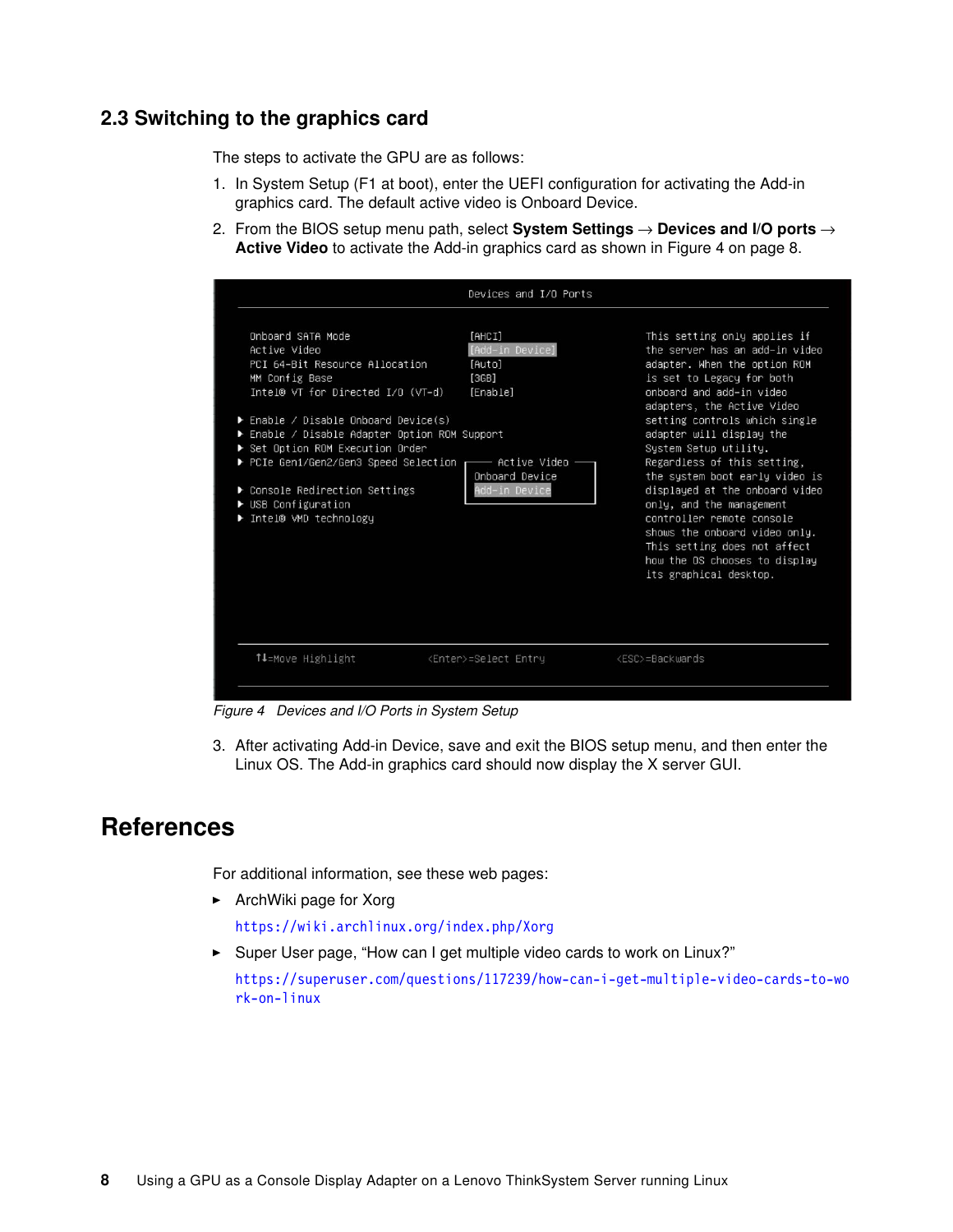## <span id="page-8-0"></span>**Author**

**Xiaochun Li** is a Linux engineer at the Lenovo Data Center Group in Beijing, China. He specializes in development related to Linux kernel storage and memory management, as well as kernel DRM. Before joining in Lenovo, he had been working for INSPUR as an OS engineer for several years. With seven years of industry experience, he now focuses on Linux kernel RAS, storage, and memory subsystems.

Thanks to the following people for their contributions to this project:

- Song Shang, Lenovo test engineer for Linux enablement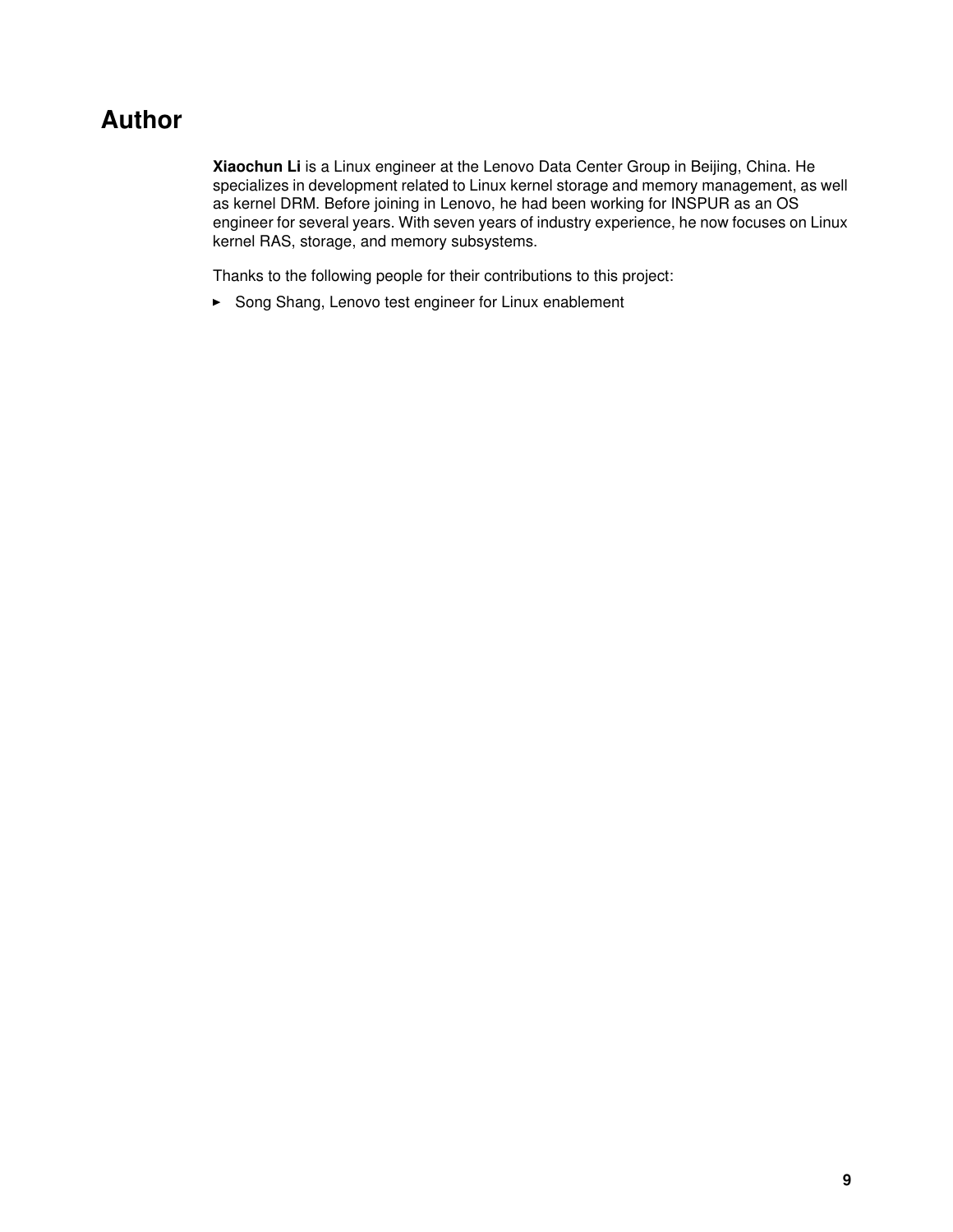## <span id="page-9-0"></span>**Notices**

Lenovo may not offer the products, services, or features discussed in this document in all countries. Consult your local Lenovo representative for information on the products and services currently available in your area. Any reference to a Lenovo product, program, or service is not intended to state or imply that only that Lenovo product, program, or service may be used. Any functionally equivalent product, program, or service that does not infringe any Lenovo intellectual property right may be used instead. However, it is the user's responsibility to evaluate and verify the operation of any other product, program, or service.

Lenovo may have patents or pending patent applications covering subject matter described in this document. The furnishing of this document does not give you any license to these patents. You can send license inquiries, in writing, to:

Lenovo (United States), Inc. 1009 Think Place - Building One Morrisville, NC 27560 U.S.A. Attention: Lenovo Director of Licensing

LENOVO PROVIDES THIS PUBLICATION "AS IS" WITHOUT WARRANTY OF ANY KIND, EITHER EXPRESS OR IMPLIED, INCLUDING, BUT NOT LIMITED TO, THE IMPLIED WARRANTIES OF NON-INFRINGEMENT, MERCHANTABILITY OR FITNESS FOR A PARTICULAR PURPOSE. Some jurisdictions do not allow disclaimer of express or implied warranties in certain transactions, therefore, this statement may not apply to you.

This information could include technical inaccuracies or typographical errors. Changes are periodically made to the information herein; these changes will be incorporated in new editions of the publication. Lenovo may make improvements and/or changes in the product(s) and/or the program(s) described in this publication at any time without notice.

The products described in this document are not intended for use in implantation or other life support applications where malfunction may result in injury or death to persons. The information contained in this document does not affect or change Lenovo product specifications or warranties. Nothing in this document shall operate as an express or implied license or indemnity under the intellectual property rights of Lenovo or third parties. All information contained in this document was obtained in specific environments and is presented as an illustration. The result obtained in other operating environments may vary.

Lenovo may use or distribute any of the information you supply in any way it believes appropriate without incurring any obligation to you.

Any references in this publication to non-Lenovo Web sites are provided for convenience only and do not in any manner serve as an endorsement of those Web sites. The materials at those Web sites are not part of the materials for this Lenovo product, and use of those Web sites is at your own risk.

Any performance data contained herein was determined in a controlled environment. Therefore, the result obtained in other operating environments may vary significantly. Some measurements may have been made on development-level systems and there is no guarantee that these measurements will be the same on generally available systems. Furthermore, some measurements may have been estimated through extrapolation. Actual results may vary. Users of this document should verify the applicable data for their specific environment.